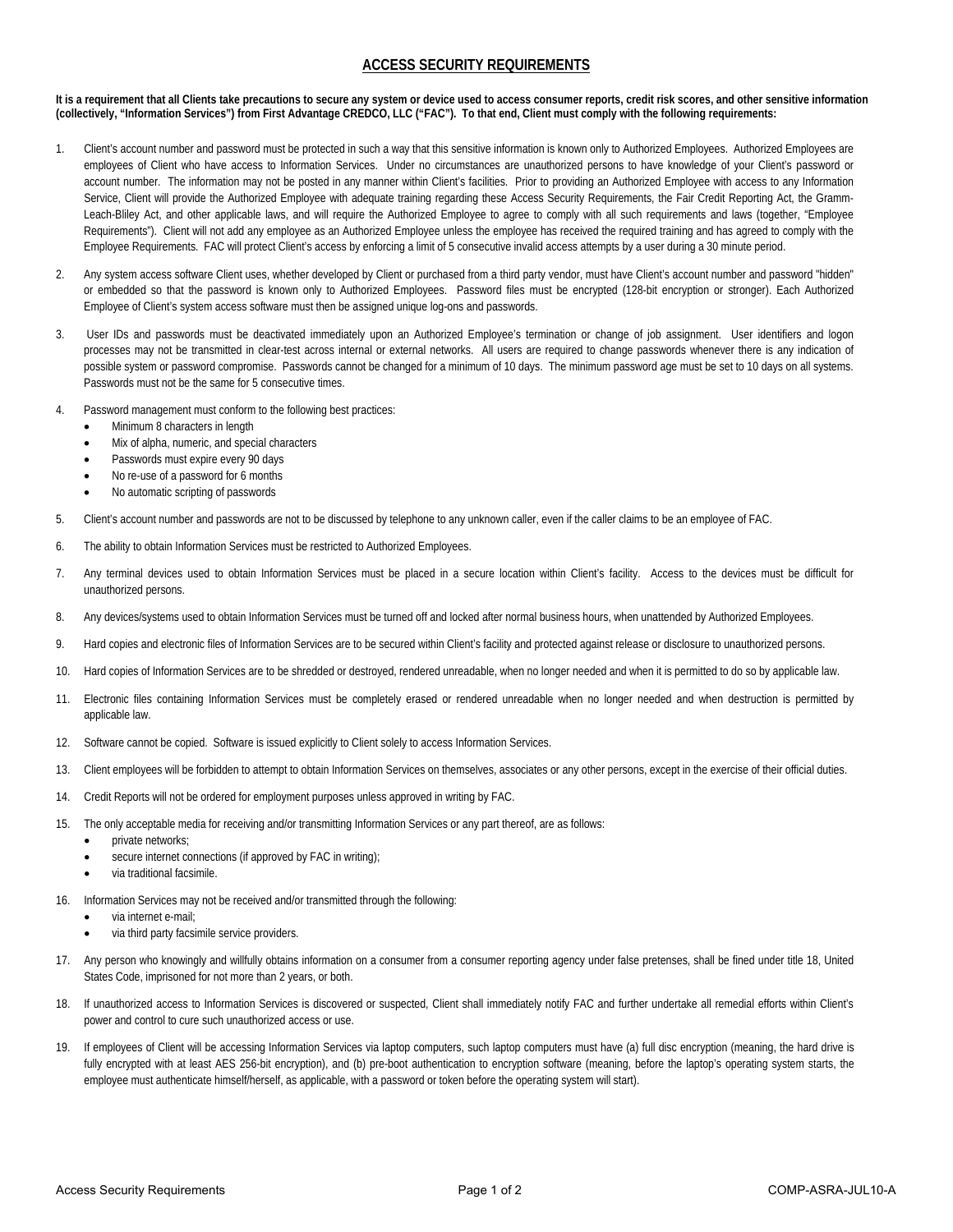- 20. Implement and follow current best security practices for computer virus detection scanning services and procedures:
	- Use, implement and maintain a current, commercially available computer virus detection/scanning product on all computers, systems and networks;
	- If you suspect an actual or potential virus, immediately cease accessing the system and do not resume the inquiry process until the virus has been eliminated;
	- On a weekly basis at a minimum, keep anti-virus software up-to-date by vigilantly checking or configuring auto updates and installing new virus definition files.
- 21. Implement and follow current best security practices for computer anti-Spyware scanning services and procedures:
	- Use, implement and maintain a current, commercially available computer anti-Spyware scanning product on all computers, systems and networks;
	- If you suspect actual or potential Spyware, immediately cease accessing the system and do not resume the inquiry process until the problem has been resolved and eliminated;
	- Run a secondary anti-Spyware scan upon completion of the first scan to ensure all Spyware has been removed from your computers;
	- Keep anti-Spyware software up-to-date by vigilantly checking or configuring auto updates and installing new anti-Spyware definition files weekly, at a minimum. If your company's computers have unfiltered or unblocked access to the Internet (which prevents access to some known problematic sites), then it is recommended that anti-Spyware scans be completed more frequently than weekly.
- 22. Only open email attachments and links from trusted sources and after verifying legitimacy.
- 23. Disable vendor FAC default passwords, SSIDs, and IP addresses on wireless access points and restrict authentication on the configuration of the access point.
- 24. Perform regular tests on information systems (port scanning, virus scanning, vulnerability scanning).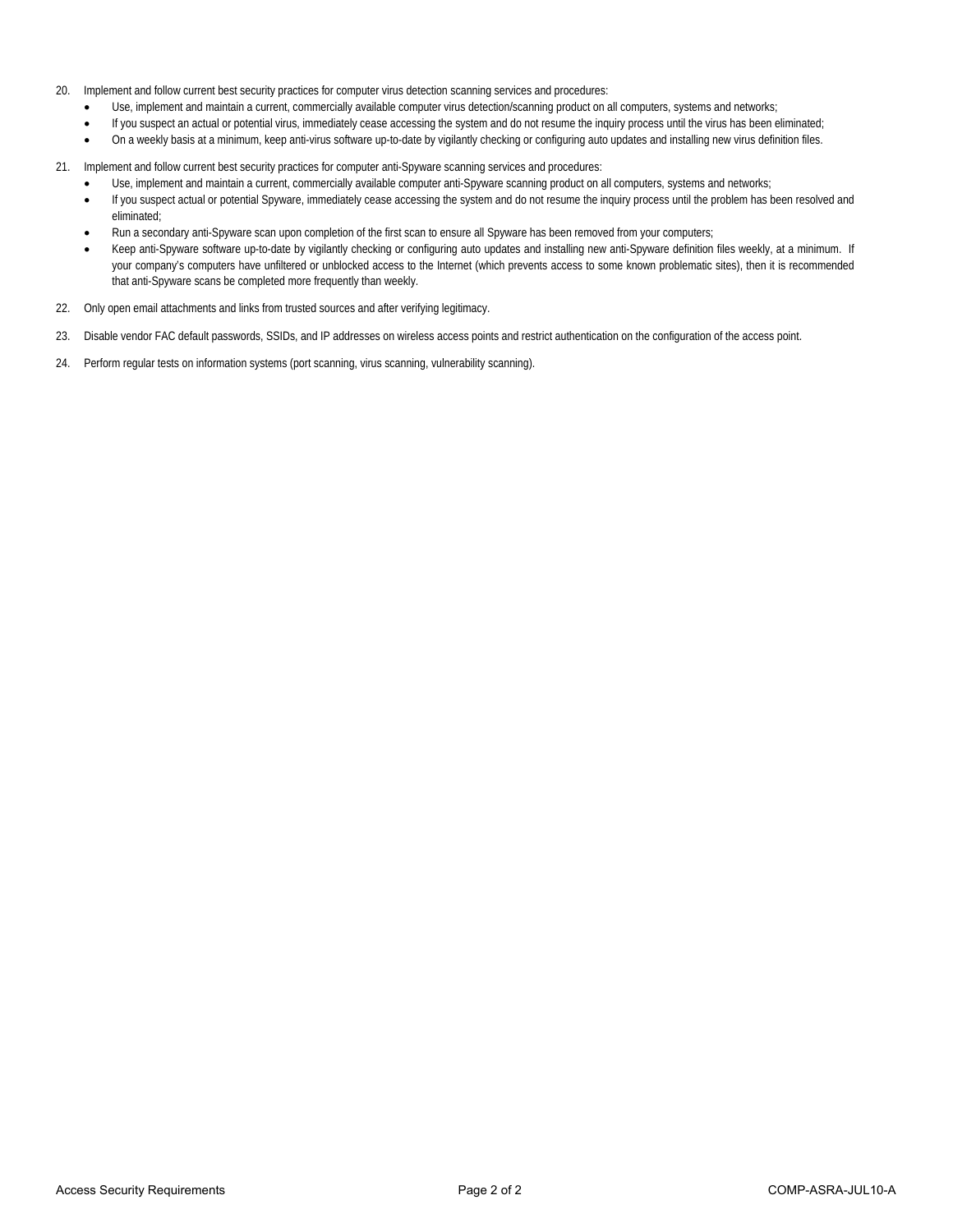# **NOTICE TO USERS OF CONSUMER REPORTS: OBLIGATIONS OF USERS UNDER THE FAIR CREDIT REPORTING ACT**

The Federal Fair Credit Reporting Act (FCRA), 15 U.S.C. 1681y, requires that this notice be provi ded to inform users of consumer reports of their legal obligations. State law ma y impo se additional requirements. The t ext of the F CRA is set forth in f ull at the Federa l Trade Commi ssion's Website a t www.ftc.gov/credit. At the end of this document is a list of United States Code citations for the F CRA. Oth er information about user duties is also available at the Commission's Web site. **Users must consult the relevant provisions of the FCRA for details about their obligations under the FCRA.** 

This first section of this summary sets forth the responsibilities imposed by the FCRA on all users of consumer reports. The subsequent sections discuss the duties of users of reports that contain specific types of information, or that are used for certain purposes, and the legal consequences of violations. If you are a fu rnisher of informatio n to a consumer reporting agenc y (CRA), you have additional obli gations and w ill receive a sep arate notice from the CRA describing your duties as a furnisher.

# I. **OBLIGATIONS OF ALL USERS OF CONSUMER REPORTS**

### A. **Users Must Have a Permissible Purpose**

Congress has limited the use of consumer reports to protect consumers' privacy. All users must have a permissible purpose under the FCRA to obtain a consumer report. Section 604 of the FCRA contains a list of the permissible purposes under the law. These are:

- As ordered by a court or a federal grand jury subpoena. Section 604(a)(1),
- As instructed by the consumer in writing. Section  $604(a)(2)$ ,
- For the extension of credit as a result of an application from a consumer, or the review or collection of a consumer's account. Section 604(a)(3)(A),
- For employment purposes, including hiring and pro motion decisions, where the consumer has given written permission. Sections 604(a)(3)(B) and 604(b),
- For the underwriting of insurance as a result of an application from a consumer. Section 604(a)(3)(C),
- When there is a legitimate business need, in connection with a business transaction that is initiated by the consumer. Section 604(a)(3)(F)(i),
- To review a consumer's account to determine whether the consumer continues to meet the terms of the account. Section 604(a)(3)(F)(ii),
- To determine a consumer's eligibility for a license or other b enefit granted b y a governmental in strumentality req uired b y la w to consider an applicant's financial responsibility or status. Section 604(a)(3)(D),
- For use b y a pot ential investor or servicer, or current insure r, in a valuation or assessment of the credit or prepa yment risks associated with an existing credit obligation. Section 604(a)(3)(E),
- For use b y state and local officials in connection w ith the de termination of child support pa yments, or modifications and enfo rcement thereof. Sections 604(a)(4) and 604(a)(5).

In addition, creditors and insurers ma y obtain certain consumer report information for the purpose of making "prescreened" unsolicited offers of credit or insurance. The particular obligations of users of "prescreened" information are described in Section VII below.

#### **Users Must Provide Certifications**

Section 604(f) of the FCRA prohi bits any person from obtaining a consumer repor t from a consumer repor ting agency (CRA) unless the person has certified to the CRA the permissible purpose(s) for which the report is being obtained and certifies that the report will not be used for any other purpose.

#### C. **Users Must Notify Consumers When Adverse Actions Are Taken**

The term "adverse action" is defined ver y broadly by Section 603 of the FCRA. "Adverse actions" include all busine ss, credit, and employment actions affecting consumers that can be considered to have a negative impact as defined by Section 603(k) of the FCRA -- such as denying or canceling credit or insurance, or den ying employment or promoti on. No adver se action occurs in a credit transact ion where the creditor makes a counteroffer that is accepted by the consumer.

#### 1. **Adverse Actions Based on Information Obtained From a CRA**

If a user takes any type of adverse action as defined by the FCRA that is based at least in part on information contained in a consumer report, Section 615(a) requires the user to notify the consumer. The notification may be done in writing, orally, or by electronic means. It must include the following:

- The name, ad dress, and telephone number of th e CRA (including a toll-free telephone number, if it is a nationw ide CRA) that p rovided the report,
- A statement that the CRA did not make the adverse decision and is not able to explain why the decision was made,
- A statement setting forth the consumer's right to obtain a free disclosure of the consumer's file from the CRA if the consumer requests the report within 60 days,
- A statement setting forth the cons umer's right to dispute directly with the CRA the accuracy or completeness of any information provided by the CRA.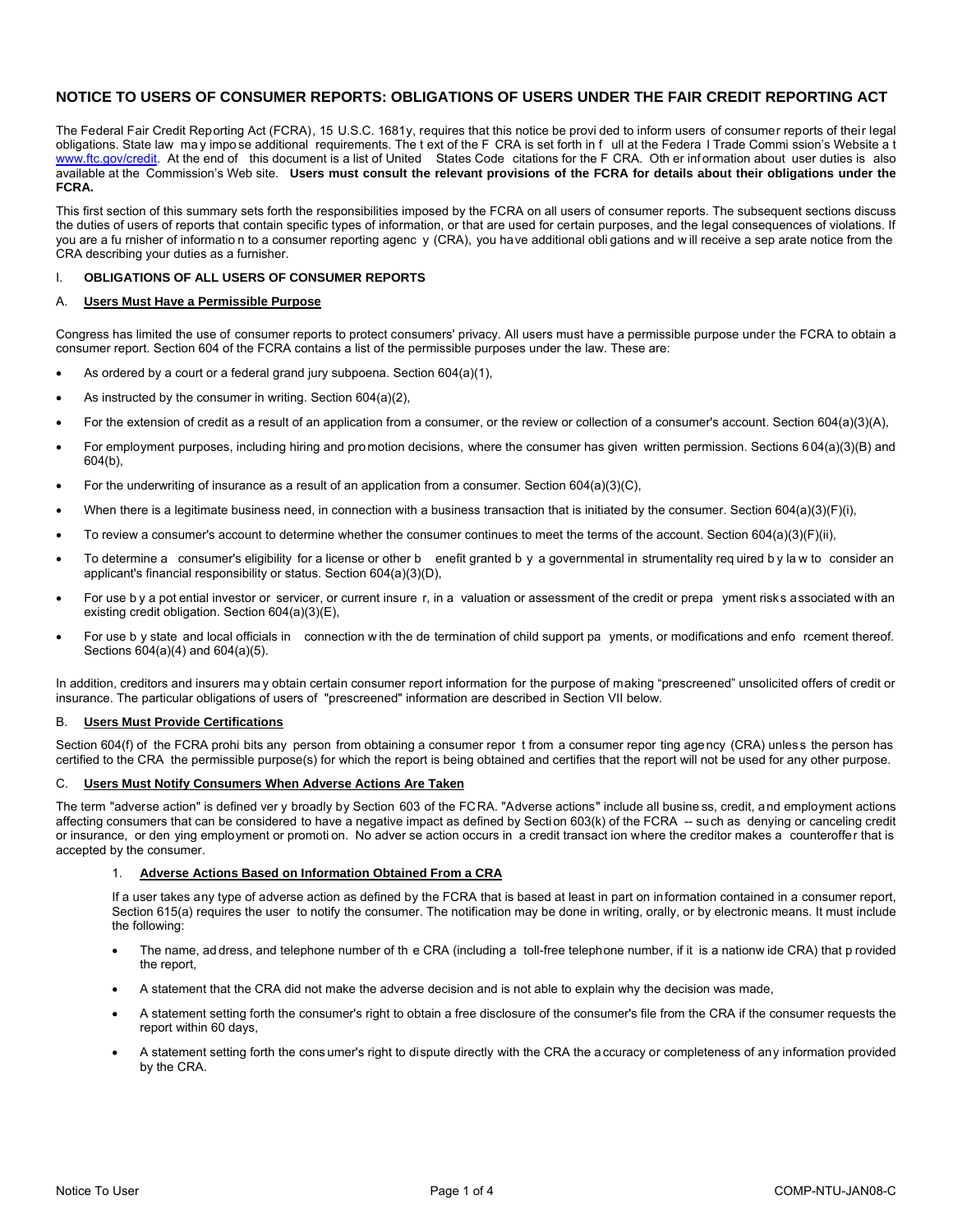#### 2. **Adverse Actions Based on Information Obtained From Third Parties Who Are Not Consumer Reporting Agencies**

If a person denies (or increases the charge for) credit for personal, family , or househol d purposes based either w holly or part ly upon information from a person other than a CRA, and the information is the type of consumer information covered by the FCRA, Section 615(b)(1) of the FCRA requires that the user clearly and accurately disclose to the consumer his or her right to be told the nature of the information that was r elied upon if the consumer makes a written request within 60 days of n otification. The user must provide the disclosure w ithin a reasonable period of time following the consumer's written request.

#### 3. **Adverse Actions Based on Information Obtained From Affiliates**

If a person takes an adverse action involving insurance, employment, or a credit transaction initiated by the consumer, based on information of the t ype covere d b y the FC RA, and this information w as obtain ed from an entit y affiliated w ith the user of the information b y c ommon ownership or co ntrol, Section 615(b)(2) r equires the user to notif y the consumer of the adverse action. The notif ication must i nform the consumer that he or she ma y obtain a disclosure of the natu re of the information relied upon by making a written r equest within 60 days of receiving the adverse action notice. If the consumer makes such a request, the use r must disclose the nature of the information not later than 30 days after re ceiving the requ est. If consumer report information is shared among affiliates and then used for an adverse act ion, the user must make an adverse action disclosure as set forth in I.C.1 above.

#### D. **Users Have Obligations When Fraud and Active Duty Military Alerts are in Files**

When a consumer has placed a fraud alert, including one relating to identity theft, or an active dut y military alert with a nationwide consumer reporting agency as defined in Section 603(p) and resellers, Section 605A(h) imposes limitations on users of reports obtained from the consumer reporting agency in certain circumstances, including the establishment of a ne w credit plan and the i ssuance of additional credit cards. For in itial fraud alerts and active duty alerts, the u ser must have re asonable policies and procedures in place to form a belief that the user kno ws the identity of the applicant or contact the consumer at a telephone number specified by the consumer; in the case of extended fraud alerts, the user must contact the consumer in accordance with the contact information provided in the consumer's alert.

#### E. **Users Have Obligations When Notified of an Address Discrepancy**

Section 605(h) requires nationwide CRAs, as defined in Section 603(p), to notify users that request reports when the address for a consumer provided by the user in r equesting the re port is subs tantially differen t fro m the addresses in the consume r's file. When t his occurs, u sers must comply with regulations specifying the procedures to be followed, which will be issued by the Federal Trade Commission and the banking and credit union regulators. The Federal Trade Commission's regulations will be available at www.ftc.gov/credit.

### F. **Users Have Obligations When Disposing of Records**

Section 628 requires that all users of consumer r eport information have in place procedures to properly dispose of records containing this information. The F ederal Trade Commission, the Securi ties and Exchang e Commission, and the banking and credit union regulators have issued r egulations covering disposal. The Federal Trade Commission's regulations may be found at www.ftc.gov/credit.

#### II. **CREDITORS MUST MAKE ADDITIONAL DISCLOSURES**

If a person uses a consumer repo rt in connection w ith an application for, or a grant, extension, or provision of, credit to a c onsumer on material term s that are materially less favorable than the most favorable terms available to a substantial proportion of consumers from or through that person, based in whole or in part on a consumer report, the person must provide a risk-based pricing notice to the consumer in accordance with regulations to be jointly prescribed by the Federal Trade Commission and the Federal Reserve Board.

Section 609(g) requires a disclosure by all persons that make or arrange loans secured by residential real property (one to four units) and that use credit scores. These persons must pro vide credit scores and other info rmation about credit scores to applicants, including the disclosure set forth in Section 609(g)(1)(D) ("Notice to the Home Loan Applicant").

#### III. **OBLIGATIONS OF USERS WHEN CONSUMER REPORTS ARE OBTAINED FOR EMPLOYMENT PURPOSES**

#### A. **Employment Other Than in the Trucking Industry**

If information fro m a CRA is used for emplo yment purposes, the u ser has specific duties, which are set forth in Section 604(b) of the FCRA. The user must:

- Make a clear and conspicuous written disclosure to the consumer before the report is obtained, in a document that consists solely of the disclosure, that a consumer report may be obtained,
- Obtain prior written authorization from the consumer. Authorization to access reports during the term of employment may be obtained at the time of employment,
- Certify to the CRA that the above steps have been followed, that the information being obtained will not be used in violation of any federal or state equal opportunit y law or regulation, and that, if any adverse action is to be taken based on the consumer rep ort, a co py of the report and a summary of the consumer's rights will be provided to the consumer,
- Before taking an adverse action, provide a copy of the report to the consumer as well as the summary of the consumer's rights. (The user should receive this summary from the CRA). A Section 615(a) adverse action notice should be sent after the adverse action is taken.

An adverse action notice also is required in employment situations if credit information (other than transactions and experience data) obtained from an affiliate is used to deny employment. Section 615(b)(2),

The procedures for investigative consumer reports and employee misconduct investigations are set forth below.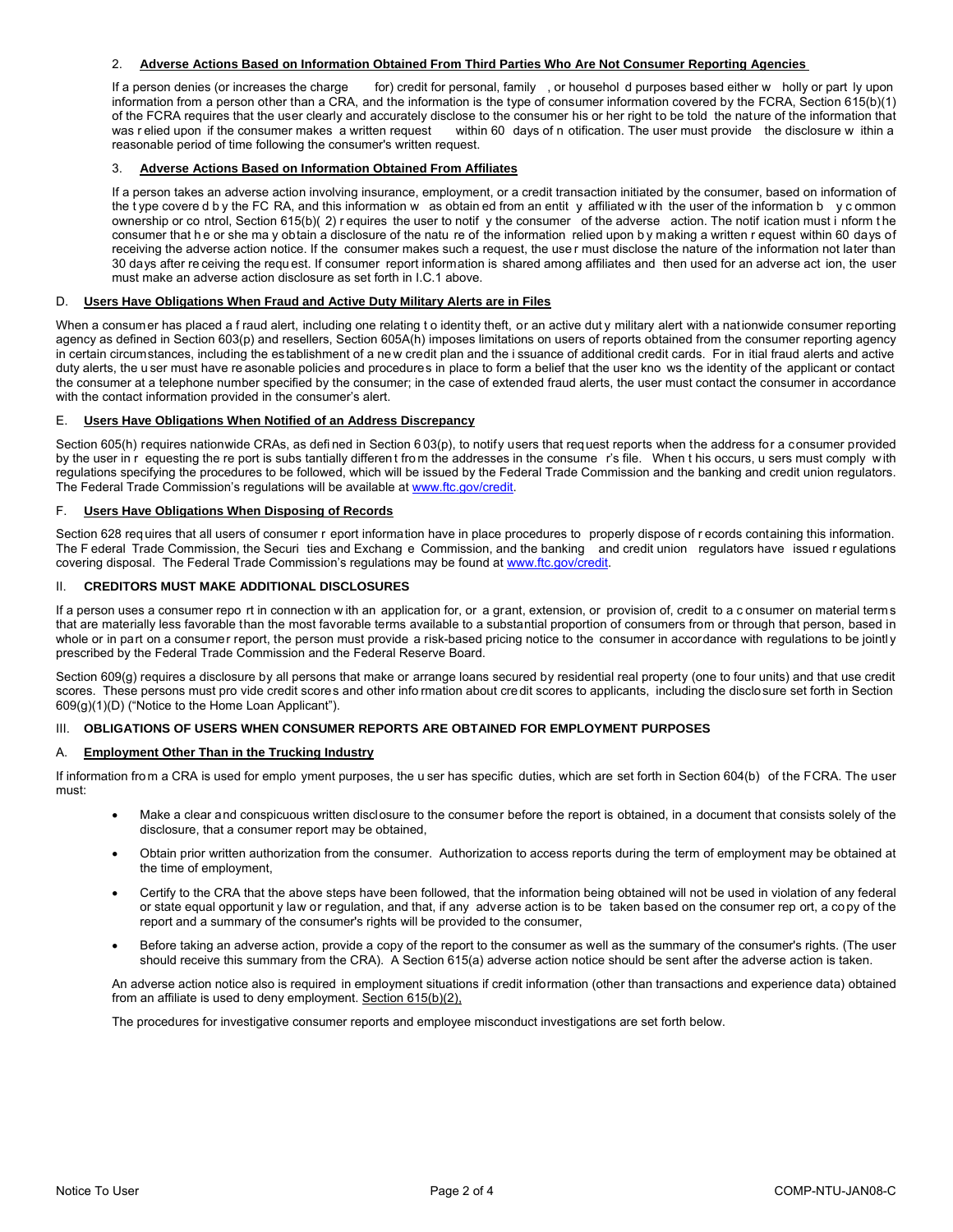# B. **Employment in the Trucking Industry**

Special rules apply for truck drivers where the only interaction between the consumer and the pote ntial employer is by mail, telephone, or computer. In this case, the consumer ma y p rovide consent orally or electro nically, and an a dverse action ma y be made orall y, in w riting, or electronically. Th e consumer may obtain a copy of any report relied upon by the trucking company by contacting the company.

# IV. **OBLIGATIONS OF USERS OF INVESTIGATIVE CONSUMER REPORTS**

Investigative consumer reports are a special ty pe of consumer report in which information about a consumer's chara cter, general reputation, personal characteristics, and mode of living is obtained through personal in terviews by an entity or person that is a consumer reporting agency. Consumers who are the subjects of such reports are given special rights under the FCRA. If a user intends to obtain an investigative consumer report, Section 606 of the FCRA requires the following:

- The user must disclose to the consumer that an investigative consumer report may be obtaine d. This must be done in a written disclosure that is mailed, or otherwise delivered, to the consumer at some time before or not later than three days after the date on which the report was first requested. The disclosure must include a stat ement informing the consumer of his or her right t o request a dditional disclosures of the nature and scope of the investigation as described belo w, and must include the summary of consumer rights required by Section 609 of the FCRA. (T he user should be able to obtain a copy of the notice of consumer rights from the CRA that provid ed the consumer report,)
- The user must certify to the C RA that the disclosures se t forth above have been made and th at the user will make the disclo sure described below,
- Upon the written request of a co nsumer made w ithin a reasonable per iod of time after the disclosur es required ab ove, the user must make a complet e disclosure of t he nature and scope of the investigation. This must be made in a written statement that is mail ed, or otherwise delivered, to the consumer no later than five days after the date on which the request was received from the consumer or the report was first requested, whichever is later in time.

# V. **SPECIAL PROCEDURES FOR EMPLOYEE INVESTIGATIONS**

Section 603(x) p rovides special procedures for investigations of suspected misconduct by an emplo yee or for compliance w ith Federal, state or lo cal laws and regulations or the rules of a self-reg ulatory organization, and compliance w ith written policies of the emplo yer. Th ese investigations are no t treated as consumer reports so long as the employer or its agent complies with the procedures set forth in Section 603(x), and a summary describing the nature and scope of the inquiry is made to the employee if an adverse action is taken based on the investigation.

## VI. **OBLIGATIONS OF USERS OF CONSUMER REPORTS CONTAINING MEDICAL INFORMATION**

Section  $604(g)$  of the FCRA limit s the use of medical information obtained from consumer repo rting agencies (other than pa yment information that appears in a coded form that doe s not identify the medical provider). If the informa tion is to be u sed for an insurance transa ction, the consumer must give consent to the user of th e report or the information must be coded. If the report is to be used for emplo yment purposes—or in connection with a credit transaction (except as pr ovided in regulations issued by the banking and credit union regulators)—the cons umer must prov ide specific w ritten consent and the medical information must be relevant. Any user who receives medical information shall not disclose the information to any other person (except where necessary to carry out the purpose for which the information was disclosed, or as permitted by statute, regulation, or order).

# VII. **OBLIGATIONS OF USERS OF "PRESCREENED" LISTS**

The FCRA permits creditors and insurers to obtain limited consumer report information for use in connection with unsolicited offers of credit or insurance under certain circumstances. Sections 603(I), 604(c), 604(e), and 615(d) This practice is known as "prescreening" and typically involves obtaining a list of consumers from a CRA who meet certain pre-established criteria. If any person intends to use prescreened lists, t hat person must (1) before the offer is made, establish the criteria that will be relied upon to make the offer and to grant credit or insurance, and (2) maintain such criteria on file for a three year period beginning on the date on w hich the offer is made to each consumer. In addition, any user must provide with each written solicitation a clear and conspicuous statement that:

- Information contained in a consumer's CRA file was used in connection with the transaction,
- The consumer received the offer because he or she satisfied the criteria for credit worthiness or insurability used to screen for the offer,
- Credit or insuran ce may not be e xtended if, afte r the consumer responds, it is deter mined that the consumer does n ot meet the criteria used for screening or an y ap plicable criteria bea ring on c redit worthiness or ins urability, or the consumer does not furnish re quired collateral,
- The consumer may prohibit the use of information in his or her file in connection with future prescreened offers of credit or insurance by contacting the notification system established by the CRA that provided the report. This statement must include the address and toll-free telephone number of the appropriate notification system.

In addition, once the Federal Trade Commission by rule has established the format, type size, and manner of the disclosure required by Section 615(d), users must be in compliance with the rule. The FTC's regulations will be at www.ftc.gov/credit.

## VIII. **OBLIGATIONS OF RESELLERS**

# A. **Disclosure and Certification Requirements**

Section 607(e) of the FCRA requires any person who obtains a consumer report for resale to take the following steps:

- Disclose the identity of the end-user to the source CRA,
- Identify to the source CRA each permissible purpose for which the report will be furnished to the end-user,
- Establish and follow reasonable procedures to ensure that reports are r esold only for permissible purposes, including procedu res to obtain:
	- (1) the identity of all end-users,
	- (2) certifications from all users of each purpose for which reports will be used and
	- (3) certifications that reports will not be used for any purpose other than the purpose(s) specified to the r eseller. Resellers must make reasonable efforts to verify this information before selling the report.